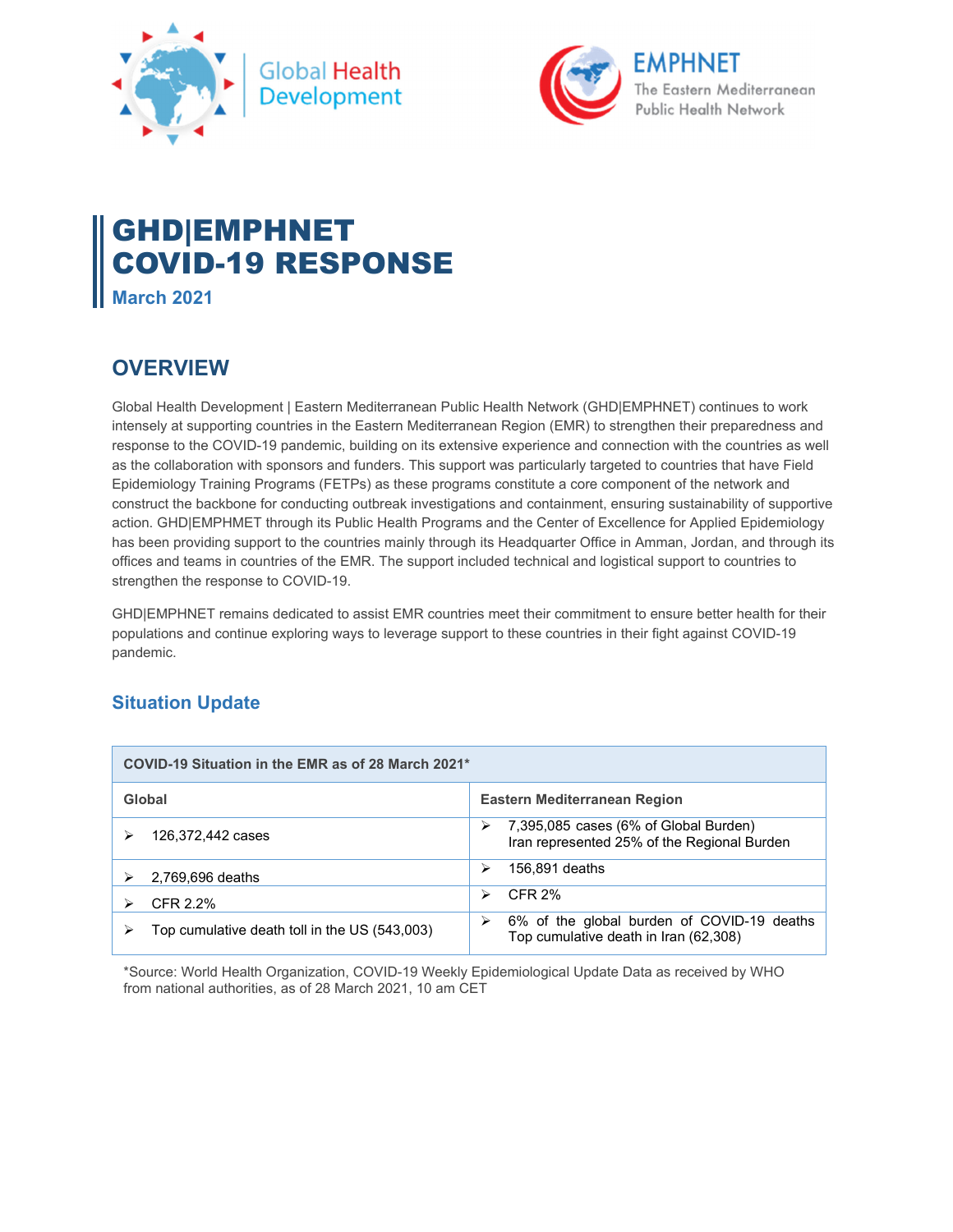## **1. Public Health Emergency Management Center (PHEMC)**

Acting as the coordinating hub to support emergency preparedness and response among GHD/EMPHNET's various public health programs, departments, and units, PHEMC continued to provide its support to countries in the EMR by maximizing their efforts, engagement, and involvement in response to the COVID-19 pandemic. PHEMC continued to support rapid response activities, Risk Communication and Community Engagement (RCCE), information exchange and documentation, field activities such as contact tracing and field investigation, and strengthening event-based surveillance.

Throughout the last quarter, PHEMC has supported the emergency preparedness and response efforts in the EMR through the following activities:

- Successfully supported the provision of additional rapid response refresher training with focus on COVID-19, targeting previously trained Rapid Response Teams (RRTs) and field epidemiology professionals including some FETP graduates in Yemen and Afghanistan. This training was followed with PHEMC supporting an in-country deployment of the trained RRTs in priority areas aiming to contribute to country alertness and response to emergencies in Yemen and Afghanistan.
- Finalized the preparatory phase in coordination with the CDC Global Border Health Team (GBHT) and the National team in Morocco for the implementation of Border Health activities that aim to support forecasting communicable diseases spread based on population movement and prioritize the priority Points of Entry (POEs) which are considered higher risk for public health issues. This will be through supporting adaptation of risk mapping tools and conduct risk mapping to forecast communicable disease spread.
- Preparations for the implementation of Border Health activities in Morocco that aim to support port staff and build their capacity to carry an effective emergency planning and response process are still ongoing.
- Coordinated with the CDC GBHT and the national consultants from Libya and Tunisia to finalize reparations to initiate the activities to support cross-border health activities which aim at coaching Tunisia and Libya to develop and test a joint cross-border public health emergency response operational plan and develop related SOPs that address the ongoing crisis in both countries.
- Successfully implemented a project with Public Health England that aimed to understand how multi-sector coordination has been operationalized and is positively contributing to the response to COVID-19 in the region. This was accomplished through conducting a structured joint regional virtual meeting in February.
- Continued to provide logistical support to Afghanistan in strengthening their integrated event-based surveillance (EBS) system. Additionally, two consultants were recently assigned to provide support in strengthening EBS in Sudan and Libya.
- Ongoing efforts to conduct an assessment of the COVID-19 surveillance in Iraq. The assessment protocol was developed and sent to CDC for review.

GHD|EMPHNET has been highly contributing to supporting AFRICA CDC in training and deployment of 1000 Community Health Workers (CHW) in a number of EMR countries; namely Egypt, Somalia, Sudan, Tunisia and Morocco. This comes in support of the collaboration of all stakeholders to meet the African Unions' target of deploying 1 Million Community Health worker by the end of 2020. Under the partnership for accelerating COVID19 testing (PACT initiative). GHD|EMHPHNET worked on high levels of technical and operational coordination with National representatives from the Ministries of Health in targeted countries to conduct training of trainer workshops to selected health staff that will replicate the training to 200 CHW in each country. During the last three months, GHD|EMPHNET focused on the following in each country of the initiative:

#### **Egypt**

The first phase of PACT has been finalized in Egypt during the first week of January. Egypt has showed interest in receiving additional support to continue for a second phase of PACT activities and had submitted a new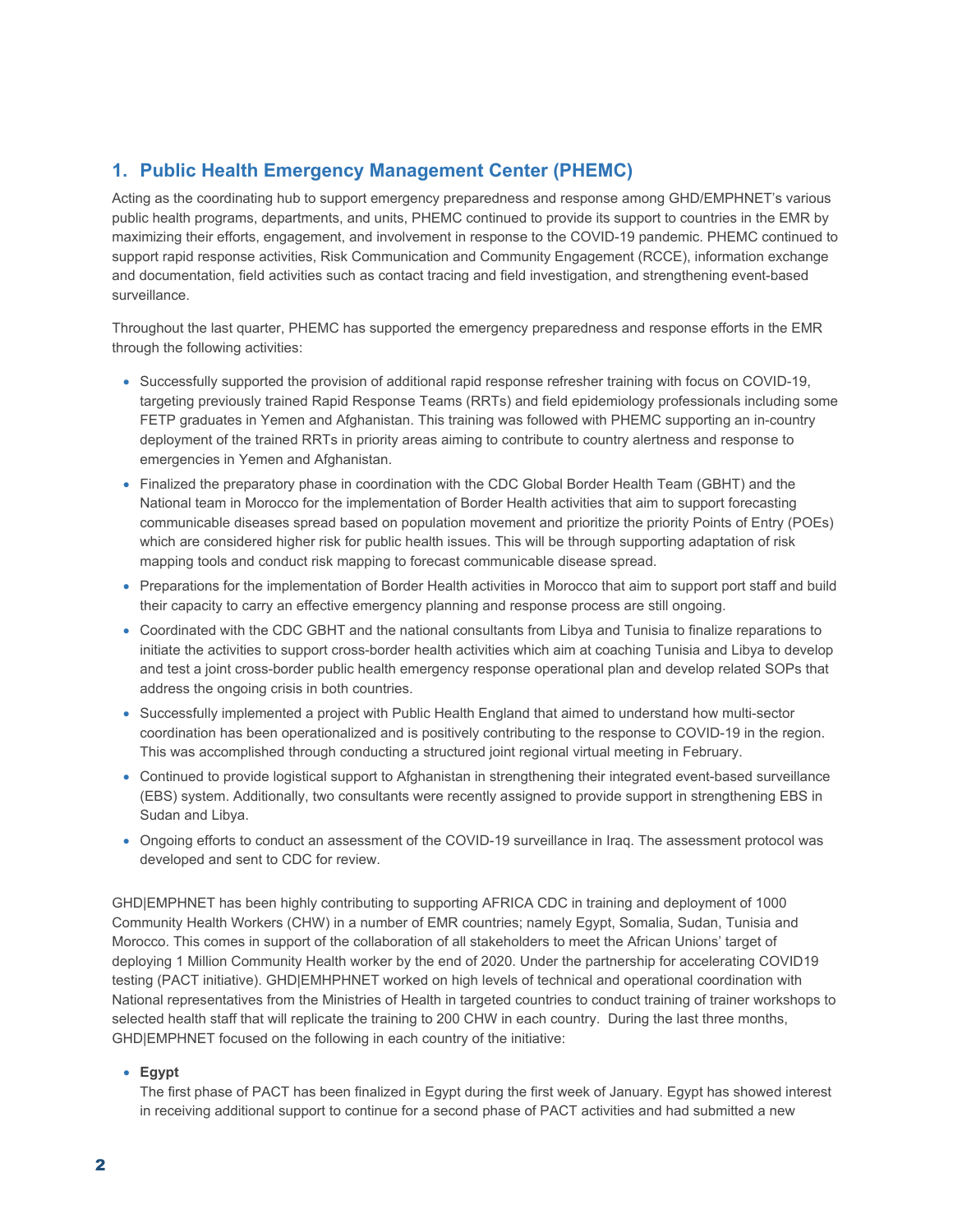workplan targeting Al-Behira governorate with 200 new CHW who will be trained and deployed for the next phase. The new plan is currently being reviewed and the next phase is expected to commence during the first half of April.

#### **Somalia**

The first phase of PACT has been finalized in Somalia during the 4th week of January. Somalia has showed interest in receiving additional support to continue for a second phase of PACT activities and had submitted a new workplan targeting new towns of Afgoi and Bulo-burte. The new plan is currently being reviewed and the next phase is expected to commence during the first half of April.

#### **Morocco**

Following the successful completion of a 2-day virtual training of trainers for 10 health supervisors on COVID19 and CHW was conducted in Morocco, the first group of CHW in Fas-Miknas and Tantan were trained during the first half of March. The training sessions will continue until all 200 CHW workers are trained and deployed in the field.

#### **Sudan**

The first phase of PACT has been finalized in Sudan during the first week of January. Sudan has expressed interest in receiving additional support to continue for a second phase of PACT activities and had submitted a new workplan that included the expansion of CHW targeted by training by adding 300 additional CHW who will be trained and deployed to new areas during the next phase. The new plan is currently being reviewed and the next phase is expected to commence during the first half of April.

In summary, all training of trainers (ToT) activities had been finalized in all four countries. 40 health supervisors were trained on the main aspects of community health work (CHW) and contact tracing to accelerate COVID19 testing in targeted countries. In each country, the National coordinator took lead and 10 supervisors have replicated the training to 200 CHWs, summing up to reach a total of 800 CHW trained and deployed to the field upon completion of these training sessions. While all field deployment activities have come to conclusion in each of Somalia, Egypt, and Sudan, CHW started field sensitization and contact tracing activities during the first week of April and will continue for three months until the first week June.

## **2. Polio Eradication and Routine Immunization**

During the last quarter, the Polio and RI team has conducted the following in response to the COVID-19 pandemic in Iraq:

- GHD continues working MoH to finalize development of health promotional materials to increase population demand for vaccination and to minimize the harmful impact of COVID-19 emergency on immunization. A progress has been achieved, as the final version of poster has been approved by MoH and GHD, and in its way for distribution and posted in selected sites and a video spot were conducted jointly with a media company in Iraq. The video spot will be available to be broadcasted the video using TV and social media channels.
- To reach and vaccinate defaulters and unimmunized children in hard-to-reach areas, GHD supported Iraq in implementation outreach immunization sessions in two high risk provinces: Diyala and Diwaniya. Preparation for sessions implementation was completed and an operational microplan was developed in the 12 districts in Diyala and Diwaniya. The operationalized microplan includes the places of vulnerable population in hard-to-reach areas and areas with high numbers of unimmunized children and dropout to be covered by each team in every session. A total number of 489 outreach immunization sessions were carried out in Diyala and 256 sessions in Diwaniya. Furthermore, GHD supported conduction of 358 field supervisory visits by EPI provincial and district focal point to oversee and check the quality of sessions implementation. The teams also were provided with personal protection equipment (PPE) and sanitizers to reduce the risk of COVID-19 infection. The teams succeed to provide a total number of 15629 doses of different vaccines in Diyala for children under 5 years, and 17047 for children under 5 years of age, and 913 TT vaccine for CBW in Diwaniya. Feedback from the Iraqi MoH revealed that this support resulted in increase of immunization coverage in both provinces.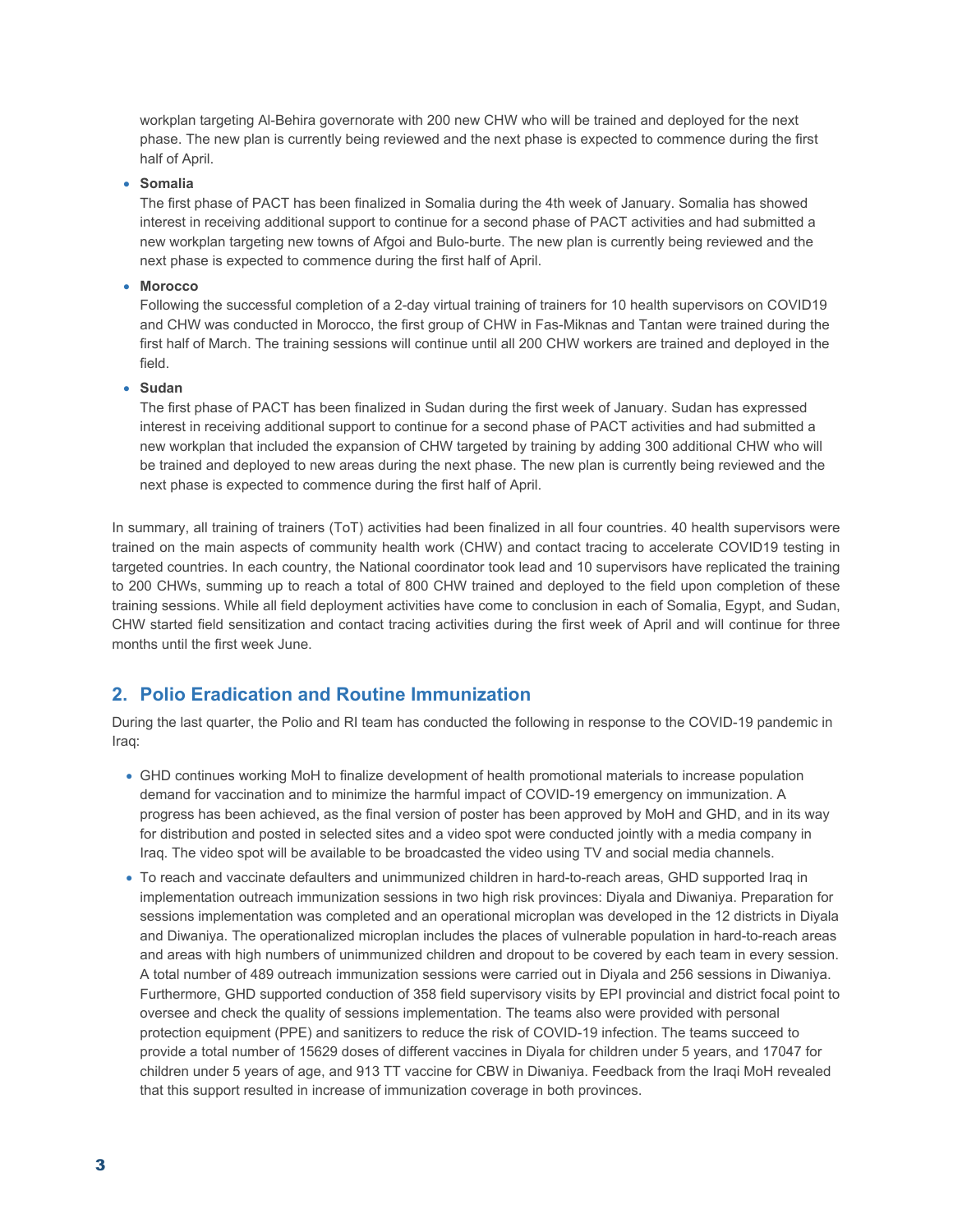GHD contributed to developing the NDVP for introduction of COVID-19 vaccine jointly with MOH and other partners. Furthermore, GHD contributed to smooth introduction of COVID-19 vaccine through supporting conduction 47 training workshops on rollout COVID-19 vaccine in two provinces: Thi-Qar, Kerbala and two important sites Medical city and Ibn Sina Hospitals. A total number of 670 health staff in the districts, hospitals and vaccination sites were trained on COVID-19 vaccines types, targeted age groups, organization of vaccination sessions at the vaccination sites, vaccine storage and handling, vaccine administration, AEFI and reporting, communication with public, registration electronic Platform and reporting and medical waste management.

During the last quarter, GHD|EMPHNET contributed to the following COVID-19 related Activities in Afghanistan:

- To improve immunization frontline workers' capabilities in limiting the risk of SARS-CoV-2 transmission during vaccination sessions in priority provinces in Afghanistan, GHD|EMPHNET, in close coordination with MoPH Afghanistan, successfully completed a ToT at the national level and trained a total of 22 trainers to rollout this training in respective provinces. Likewise, GHD|EMPHNET country team successfully conducted four training sessions on Infection Prevention and Control (IPC) and a total of 120 EPI frontline workers were trained at the provincial level.
- GHD|EMPHNET country team actively participated in developing the country prioritization plan for COVID-19 vaccination and actively participated in COVID-19 vaccine introduction and distribution at the national and subnational level.
- GHD|EMPHNET country team conducted provincial training to the EPI frontline worker to facilitate the introduction of the COVID-19 vaccine.
- GHD|EMPHNET country team supervised the process of COVID- 19 vaccine implementation.
- During the last quarter GHD|EMPHNET supported 480 supportive supervision missions in Afghanistan to strengthen routine immunization and minimize the risk of COVID-19 transmission to the health worker.
- During the reported period, GHD|EMPHNET country team visited 6 provinces. These missions were not only to provide technical support to the routine immunization but also followed up the national emergency action plan at the provincial level that was developed during the previous quarter.

Additionally, the following activities were conducted:

- GHD|EMPHNET continued to build on its accumulative experience in supporting routine immunization microplanning of the recently developed training package to support KP province in Pakistan for routine immunization microplanning in low performing districts in the context of COVID 19.
- Continued to support countries in documenting their integration between polio and immunization functions within primary health care as an approach that can help build more resilient systems.
- A new project in collaboration with CDC has started with the aim to prepare for the rollout of COVID-19 vaccines by assessing social and behavioral determinants for under vaccination in the EMRO region. This multi-country assessment focuses on understanding determinants of demand for COVID-19 and other vaccines among priority populations, particularly the role of rumors and misinformation on behavior, and a secondary focus on challenges in vaccine service delivery faced by healthcare workers (HCWs) and program administrators. For the purpose of this project, GHD|EMPHNET logistically supported 3 implementing partners with contractual agreements to carry out the assessment in five selected countries: Jordan, Lebanon, Oman, Pakistan and Afghanistan. Additionally, GHD|EMPHNET took the lead in conducting regional social listening activities to understand the behavioral determinants of the COVID-19 vaccine uptake in the region. For the latter activity, six sub-regional social media monitoring officers were assigned for social media data collection.